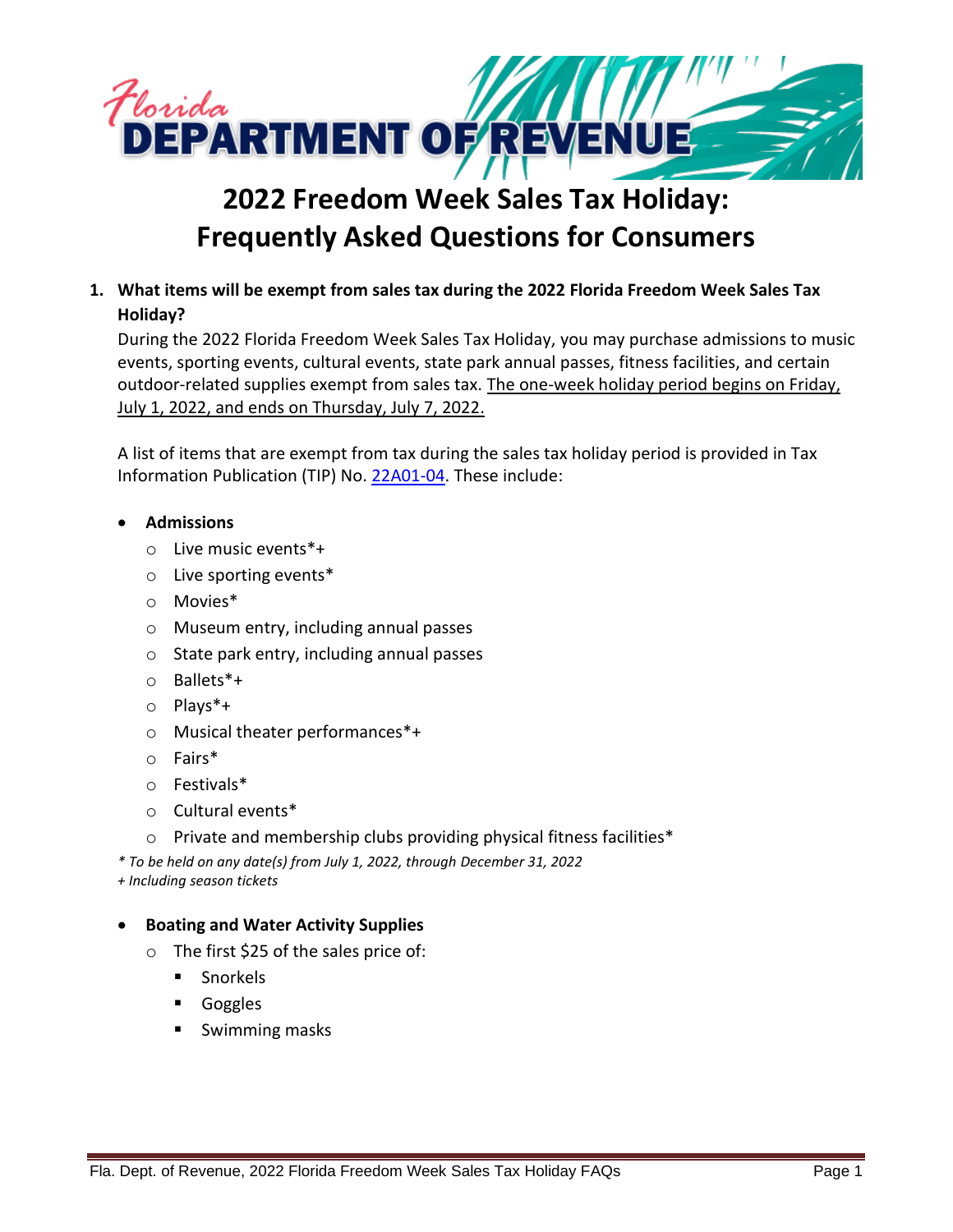# o **NEW THIS YEAR:** The first \$35 of the sales price of:

- Recreational pool tubes
- Pool floats
- Inflatable chairs
- Pool toys
- o The first \$50 of the sales price of:
	- Safety flares
- o The first \$75 of the sales price of:
	- Life jackets
	- Coolers
	- Paddles
	- Oars
- o The first \$150 of the sales price of:
	- Water skis
	- Wakeboards
	- Kneeboards
	- Recreational inflatable water tubes or floats capable of being towed
- o The first \$300 of the sales price of:
	- Paddleboards
	- Surfboards
- o The first \$500 of the sales price of:
	- Canoes
	- Kayaks

# • **Camping Supplies**

- o The first \$30 of the sales price of:
	- Camping lanterns
	- Flashlights
- o The first \$50 of the sales price of:
	- Sleeping bags
	- Portable hammocks
	- Camping stoves
	- Collapsible camping chairs
- o The first \$200 of the sales price of:
	- Tents
- **Fishing Supplies**\*
	- o The first \$30 of the sales price of:
		- Tackle boxes or bags
	- o The first \$10 of the sales price of:
		- Bait or fishing tackle, if multiple items are sold together
	- o The first \$5 of the sales price of:
		- Bait or fishing tackle, if sold individually
- *\* Does not include supplies used for commercial fishing purposes.*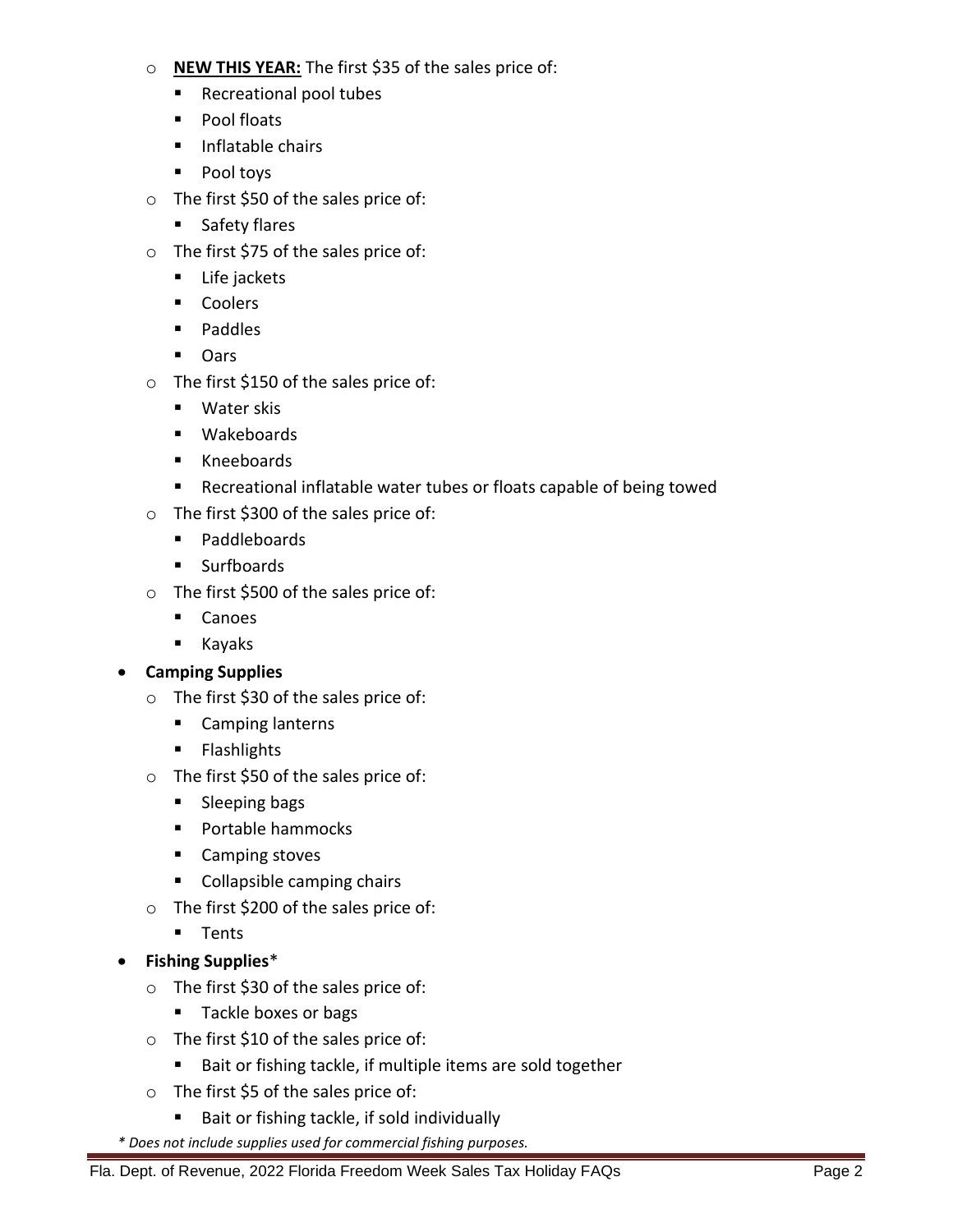#### • **General Outdoor Supplies**

- o The first \$15 of the sales price of:
	- Sunscreen
	- Insect repellent
- o The first \$30 of the sales price of:
	- Water bottles
- o The first \$50 of the sales price of:
	- Bicycle helmets
- o The first \$75 of the sales price of:
	- Rods and reels, if sold individually
- o The first \$100 of the sales price of:
	- Sunglasses
- o The first \$150 of the sales price of:
	- Rods and reels, if sold as a set
- o The first \$200 of the sales price of:
	- Binoculars
- o The first \$250 of the sales price of:
	- Outdoor gas or charcoal grills
	- Bicycles
- **Sports Equipment**
	- $\circ$  Any items used in individual or team sports, not including clothing or footwear, selling for \$40 or less per item
- **NEW THIS YEAR: Residential Pool Supplies**
	- o The first \$100 of the sales price of:
		- Individual residential pool and spa replacement parts, nets, filters, lights, and covers
	- o The first \$150 of the combined sales price of:
		- All residential pool and spa chemicals purchased by an individual
- **2. If I purchase an item that costs more than the price limits stated above, do I only owe sales tax on the portion of the price that exceeds the limit for that item?**

Yes, if you purchase an item that qualifies for the sales tax exemption, but costs more than the price limits stated above, you must pay sales tax only on that portion of the sales price that exceeds the stated qualifying limit. For example, if you purchase a water bottle for \$35, you will only pay tax on \$5 (the first \$30 of the sales price is exempt during the holiday period).

# **3. What other types of items are not exempt?**

The 2022 Florida Freedom Week Sales Tax Holiday does not apply to rentals of any eligible items, or to sales in a theme park, entertainment complex, public lodging establishment, or airport.

In addition, if the purchaser of an admission subsequently resells the admission, the purchaser must collect sales tax on the full sales price of the resold admission.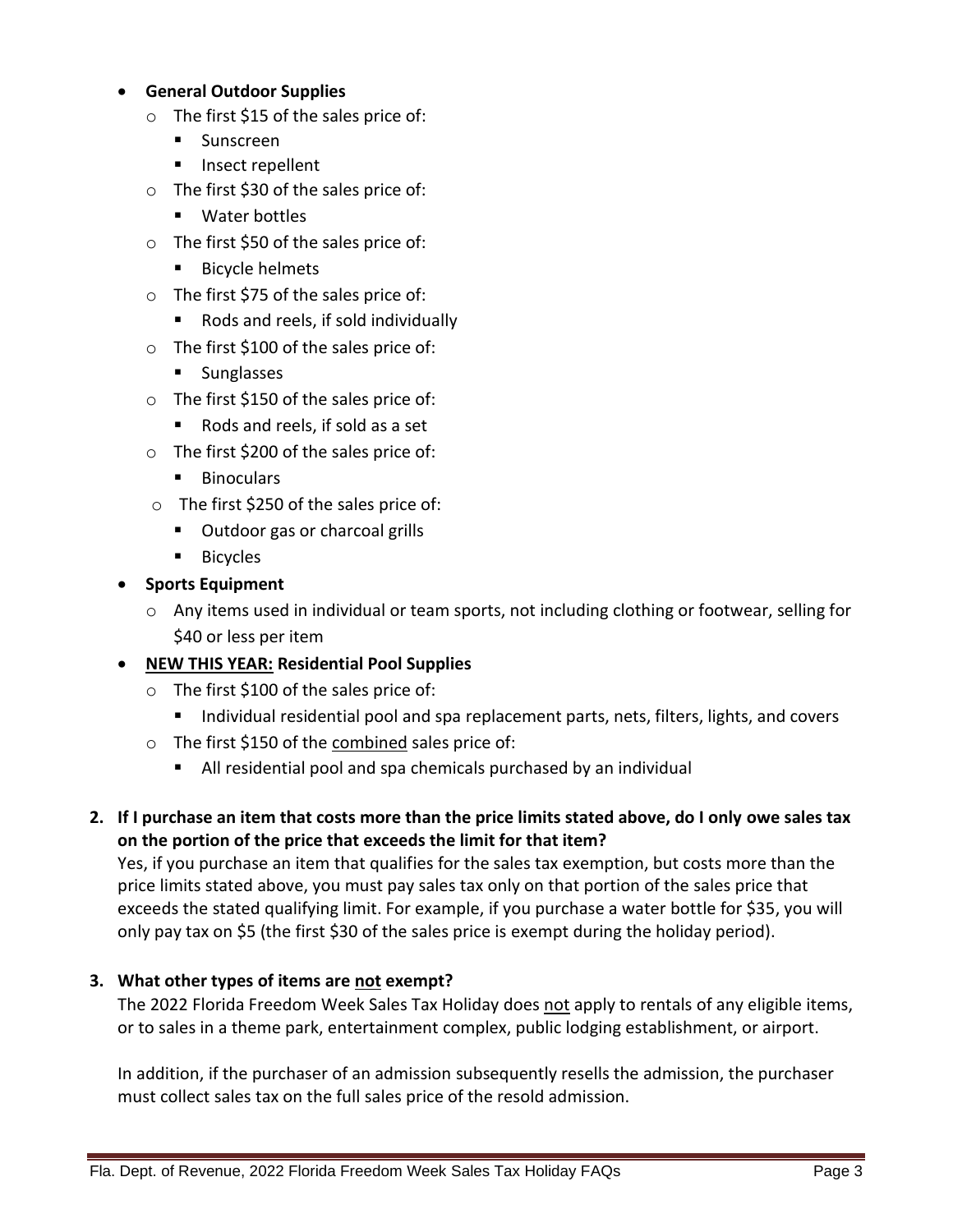**4. If I buy a package or set of items that contains both taxable and tax-exempt items during the 2022 Freedom Week Sales Tax Holiday, how is sales tax calculated?** If a tax-exempt item is sold in a package or set with a taxable item, sales tax must be calculated on the sales price of the package or set.

For example, a camping stove is sold for \$50 in a package that includes a canister of camping fuel. Although the camping stove would qualify for the exemption if sold separately during the sales tax holiday period, the camping fuel does not qualify. The full sales price of \$50 is taxable.

- **5. If the store is offering a "buy one, get one free" or "buy one, get one for a reduced price" special on collapsible camping chairs and I purchase one for \$100 and get another for free, will the transaction be tax-free because I am effectively paying \$50 for each chair?** The total price of items advertised as "buy one, get one free" or "buy one, get one for a reduced price" cannot be averaged for both items to qualify for the exemption. In this case, the first \$50 of the sales price of a collapsible camping chair is exempt from sales tax; however, sales tax is owed on the remaining \$50 paid.
- **6. If I purchase a gift card during the sales tax holiday period, can I then purchase a qualifying item tax-exempt using the gift card after the tax holiday period ends?**

No. The purchase of the qualifying item must be made during the sales tax holiday period to be tax-exempt. However, when qualifying items are purchased during the tax holiday period using a gift card, the items are tax-exempt; it does not matter when the gift card was purchased.

**7. If a store issues me a rain check during the sales tax holiday period, can I use it after the sales tax holiday period to purchase the item tax-exempt?**

No. The purchase of the qualifying item must be made during the sales tax holiday period to be tax-exempt. When a rain check is issued, a sale has not occurred. The sale occurs when the rain check is redeemed, and the item is purchased.

# **8. If I place an item on layaway, is it eligible for the tax exemption during the sales tax holiday period?**

Yes. A layaway is when an item is set aside for a customer who makes a deposit, agrees to pay the balance of the purchase price over a period of time, and receives the merchandise at the end of the payment period. Qualifying items placed on layaway during the sales tax holiday period are tax-exempt, even if final payment of the layaway is made after the tax holiday period. If a customer makes a final payment and takes delivery of the items during the tax holiday period, the qualifying items are tax-exempt.

# **9. Does the Freedom Week Sales Tax Holiday also apply to items I purchase online?**

Yes. Items purchased online are exempt when the order is accepted by the company during the sales tax exemption period for immediate shipment, even if delivery is made after the tax exemption period.